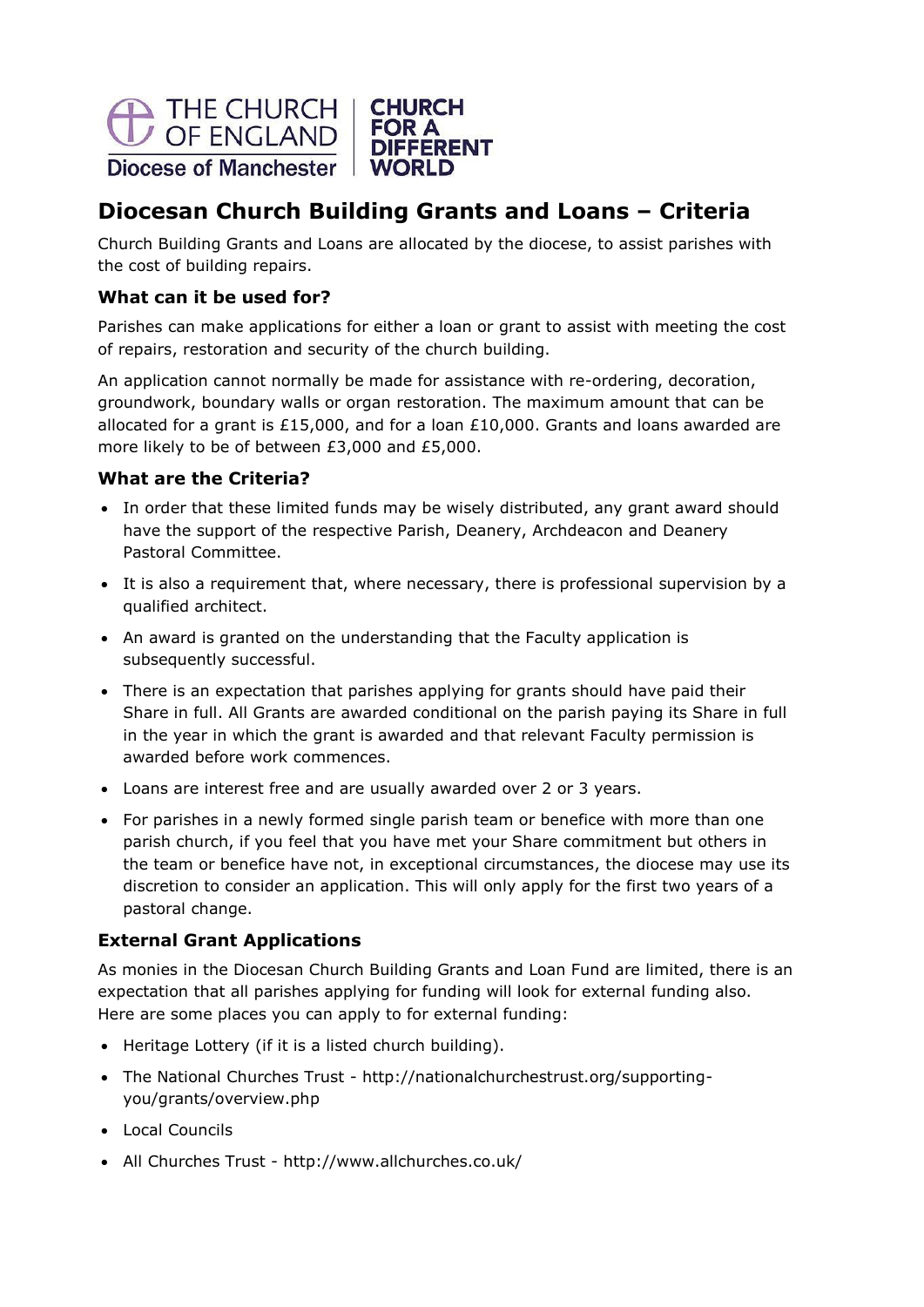- The Duchy of Lancaster Fund email Ian Johnston at [ian.johnston@lancashire.gov.uk](mailto:ian.johnston@lancashire.gov.uk)
- Garfield Weston <http://www.garfieldweston.org/>
- GM Preservation Society <http://www.manchesterchurches.btck.co.uk/>

#### **Application Process**

Parishes must consult with the appropriate Archdeacon or diocesan officer for legal and technical advice before applying for a grant application.

For help on Faculty Applications: Alan Simpson

DAC Secretary Tel: 0161 828 1419 Email: [asimpson@manchester.anglican.org](mailto:asimpson@manchester.anglican.org)

#### **Information to accompany your application form**

It is important that the correct attachments are sent with your application form:

**Accounts** - these should be complete audited accounts which clearly show where monies are restricted or designated. There should be an aggregate page with the accounts. Parishes with over  $£100,000$  in their accounts need to have compliant accounts - this will be checked before grants are awarded. Parishes which need advice about their accounts should contact the Finance department.

**Quotations** – The Grants Panel would like to see 2 competitive quotes, however if only one quotation is obtained, the parish could give a reason and inform us if the quotation has been approved by your surveyor or architect.

# **DAC and Faculty Information**

Please see the Church Buildings section of the diocesan website <https://www.manchester.anglican.org/church-buildings> for more information on the Diocesan Advisory Committee for the Care of Churches (DAC) and the Faculty process.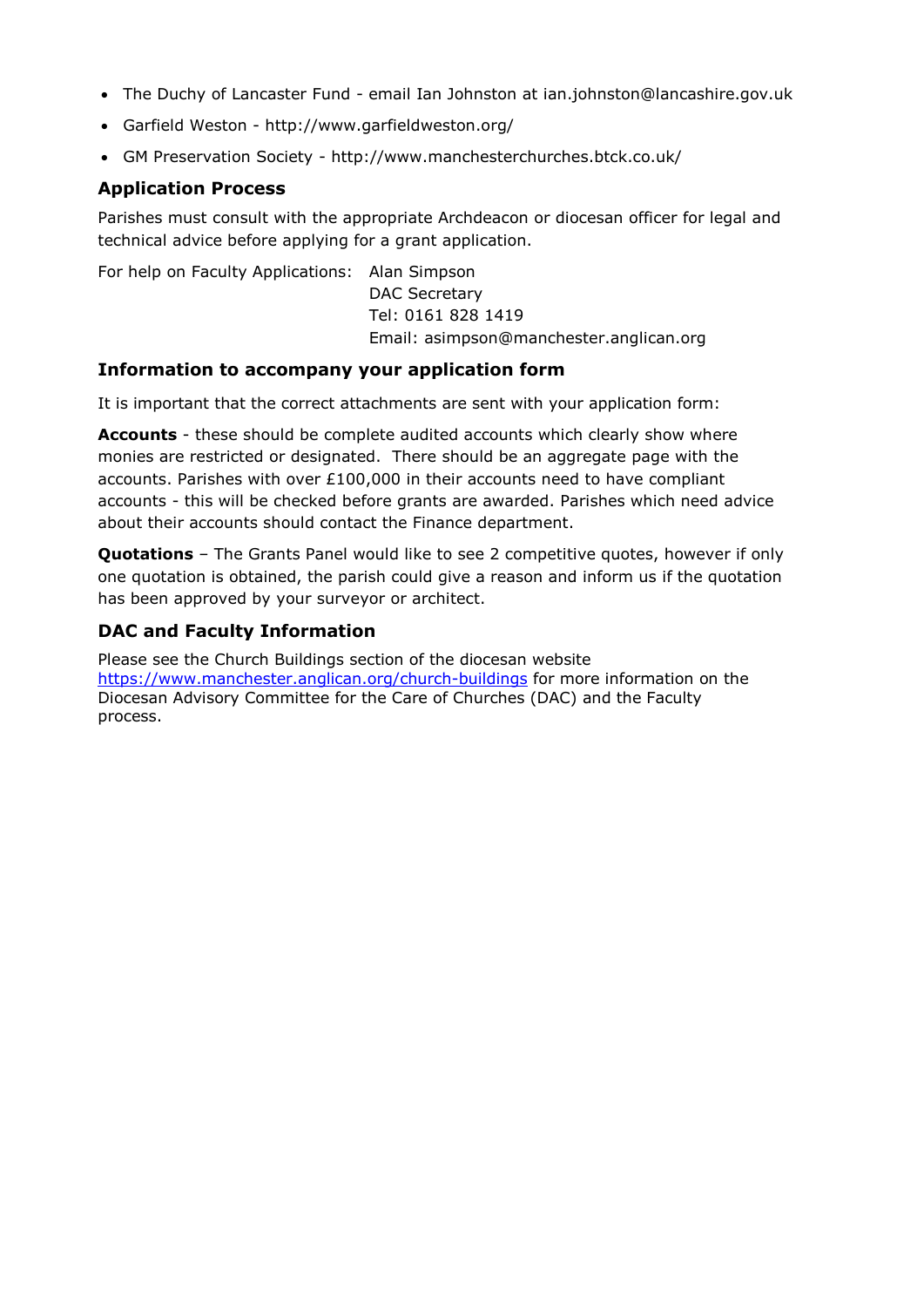

# **Diocesan Church Building Grants and Loans – Application Form**

| For Office Use Only (please do not write in this box) |  |          |  |
|-------------------------------------------------------|--|----------|--|
|                                                       |  |          |  |
| Appropriate documentation attached? Yes / No          |  |          |  |
|                                                       |  |          |  |
|                                                       |  |          |  |
| Decision of diocese                                   |  |          |  |
|                                                       |  |          |  |
| Grant approved £                                      |  |          |  |
|                                                       |  |          |  |
|                                                       |  |          |  |
|                                                       |  |          |  |
| Church Building Grants Certificates sent: Date        |  | Returned |  |
| Church Building Loan Certificate sent:                |  | Returned |  |
| Payment request to DBF:                               |  |          |  |

## **Section 1 Parish details**

| Parish name and location                         |               |        |  |
|--------------------------------------------------|---------------|--------|--|
| Incumbent name                                   |               |        |  |
| Name and address of<br>applicant (inc. postcode) |               |        |  |
| Telephone                                        |               |        |  |
| Email                                            |               |        |  |
| Applicant's position in church                   |               |        |  |
| Amount of grant or loan<br>requested             | Grant<br>Loan | £<br>£ |  |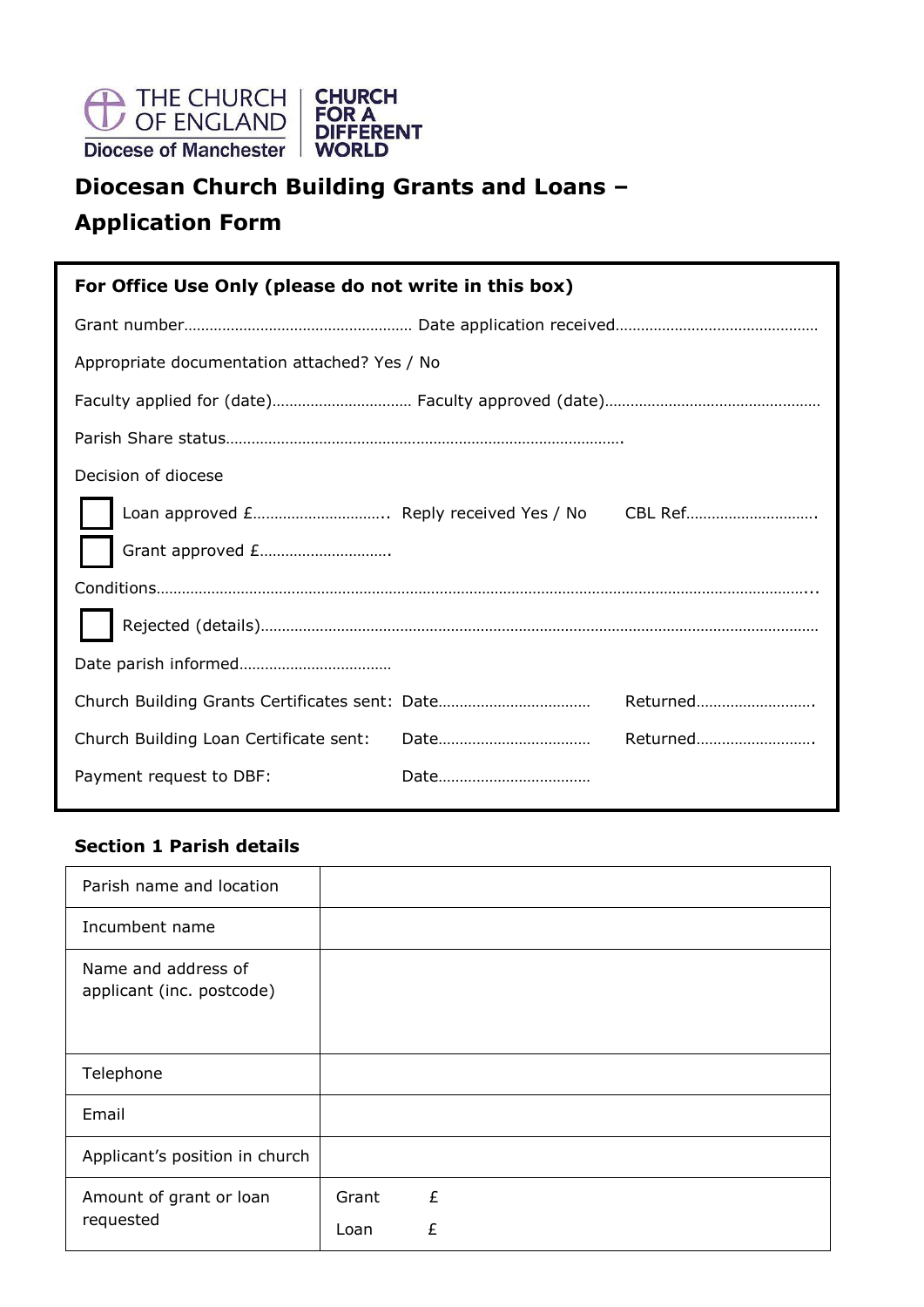# **Section 2 The proposed work**

| Is the Church a listed building?                                                                                                            | Yes / No |          |
|---------------------------------------------------------------------------------------------------------------------------------------------|----------|----------|
| What works are proposed to the<br>church building?                                                                                          |          |          |
| Have you been to tender for the work?                                                                                                       |          | Yes / No |
| Will the work be undertaken and administered by an Architect?                                                                               |          | Yes / No |
| Has the parish applied for a Faculty for this work?<br>(to check whether a Faculty is needed, please contact the<br>Diocesan DAC Secretary) |          | Yes / No |

# **Section 3 The cost of funding the work**

| Cost of proposed work                                   | £        |
|---------------------------------------------------------|----------|
| Architects/Professional                                 | £        |
| <b>VAT</b>                                              | £        |
| Is any amount recoverable from insurance?               | Yes / No |
| If so, how much?                                        | £        |
| How much is the Parish able to contribute from existing | £        |
| How much is the Parish able to raise from local         | £        |
| Did the Parish pay its Share in full last year?         | Yes / No |

**Yes No** *(Please enclose a copy of the latest approved annual accounts, together with those of any associated Friends group)*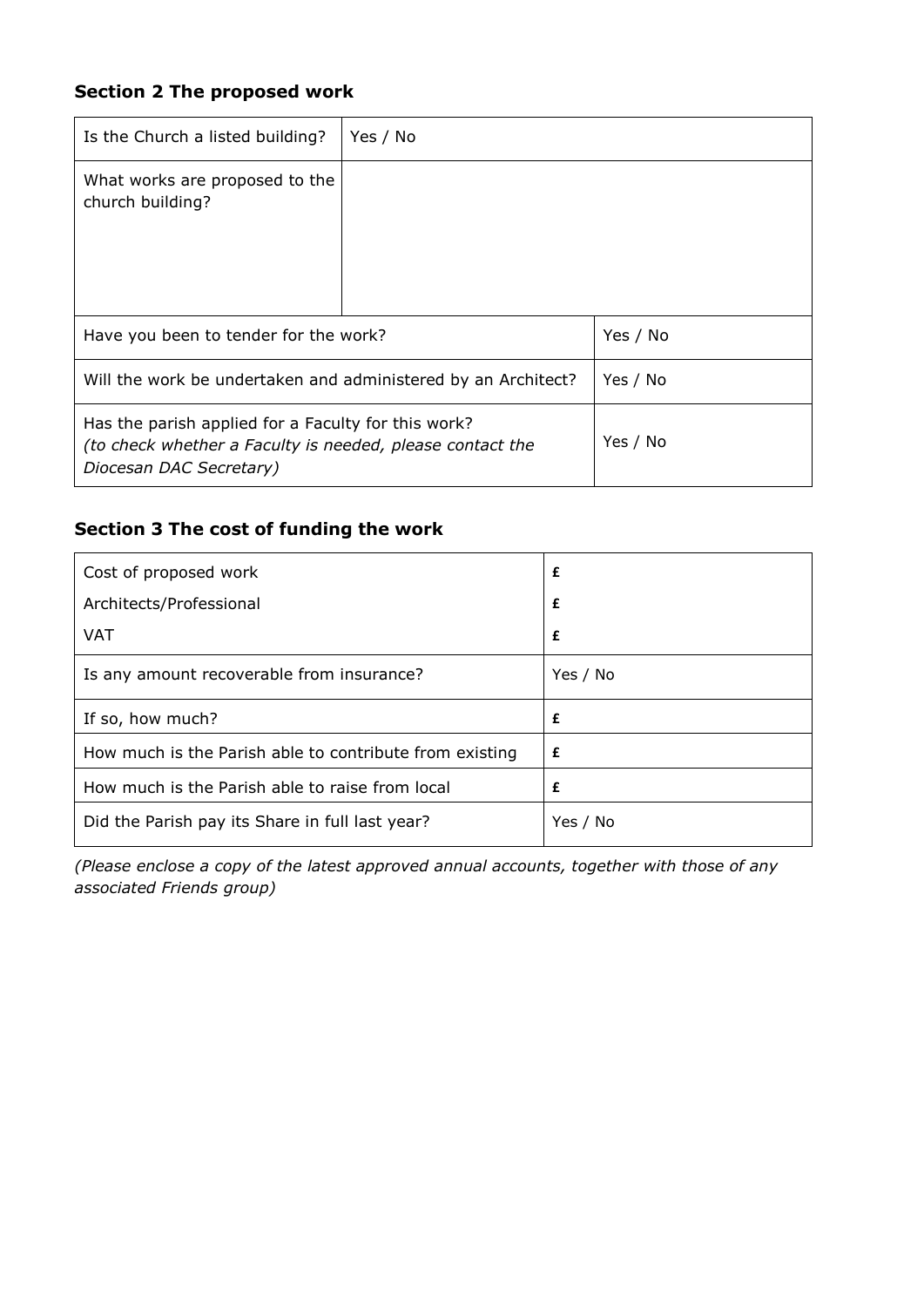# **Section 4 Other grant funding**

Please indicate whether an application for a grant has been made and if a definite offer has been received. Listed below are some suggested trusts, others are available from the diocesan website and by undertaking an Open 4 Funding search

| <b>External Funder</b>         | <b>Amount</b><br><b>Requested</b> | <b>Amount Awarded</b><br>(if known) |
|--------------------------------|-----------------------------------|-------------------------------------|
| Heritage Lottery Fund*         | £                                 | £                                   |
| The National Churches Trust    | £                                 | £                                   |
| Local Councils                 | £                                 | £                                   |
| All Churches Trust             | £                                 | £                                   |
| The Duchy of Lancaster Fund    | £                                 | £                                   |
| Garfield Weston                | £                                 | £                                   |
| <b>GM Preservation Society</b> | £                                 | £                                   |
| Other 1                        | £                                 | £                                   |
| Other 2                        | £                                 | £                                   |

\*Heritage Lottery Fund grants are only available for listed buildings.

#### **Section 5 Loans only**

| If loan assistance is requested, what is the maximum<br>annual amount the parish could repay?                                                    |  |
|--------------------------------------------------------------------------------------------------------------------------------------------------|--|
| Loans are interest free and are repayable, usually over 1- $\vert$ $\pm$<br>3 years. Repayments start 12 months after the loan is<br>drawn down. |  |